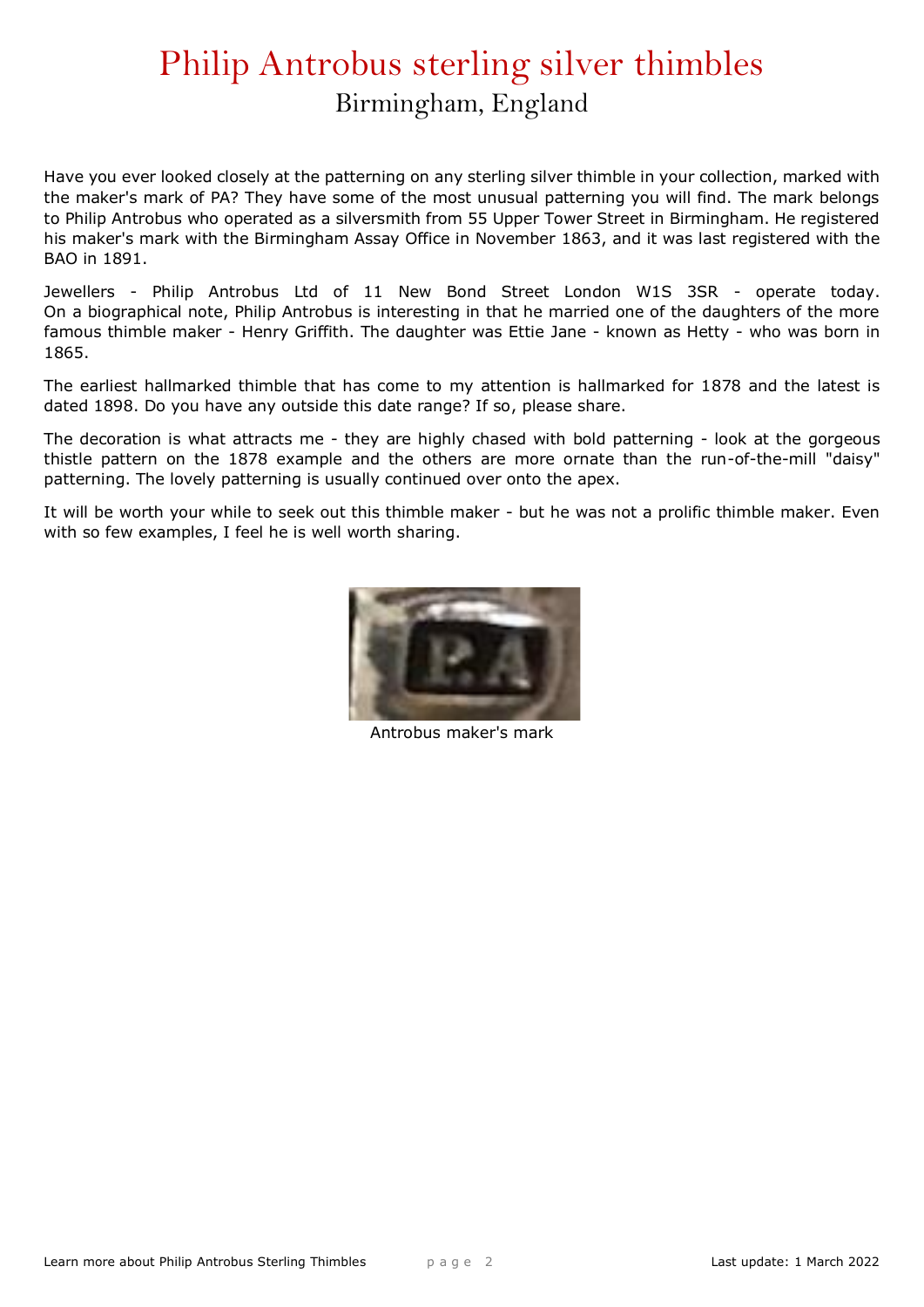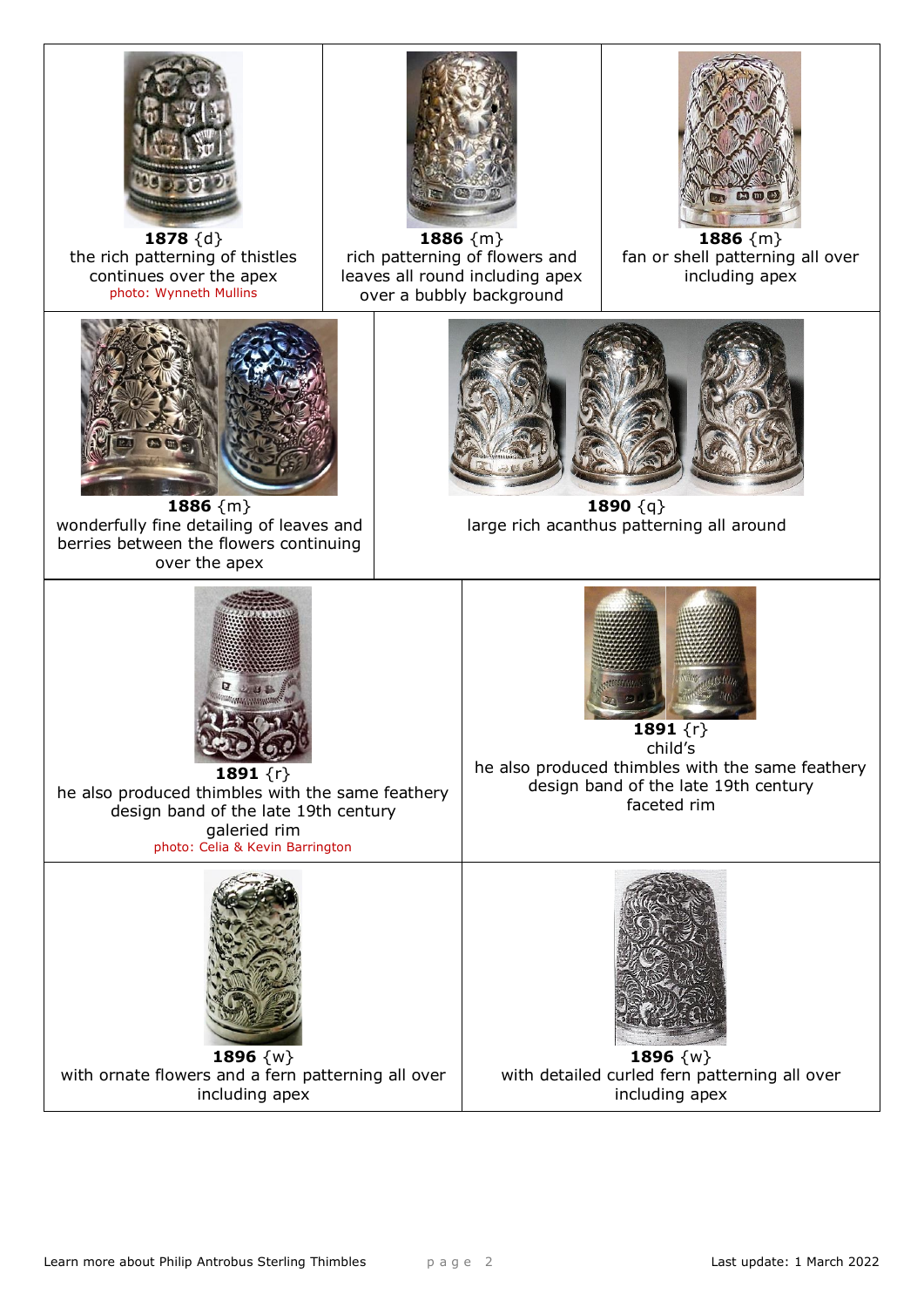

## **ANOMALIES**

Just when one imagines we have seen it all, along comes – in 2020 – from the eagle eyes of a collector in Germany – this example – with two maker's marks!!

The design is identical to that above for Antrobus in 1886. That thimble has a single maker's mark for PA on the left.

This example below has an assay mark for Birmingham 1886 as well.

To the left is the maker's mark of TO – to the right there is the PA maker's mark!!

A quick search of the Birmingham Assay Office marks for TO shows a date for an 1886 thimble for Thomas Oakley! My Marks on British silver thimbles topic shows two different dates for TO – 1883 and 1907.

As I study the other Antrobus thimbles above, he always placed his maker's mark in the place where the TO appears on this thimble …



two maker's marks